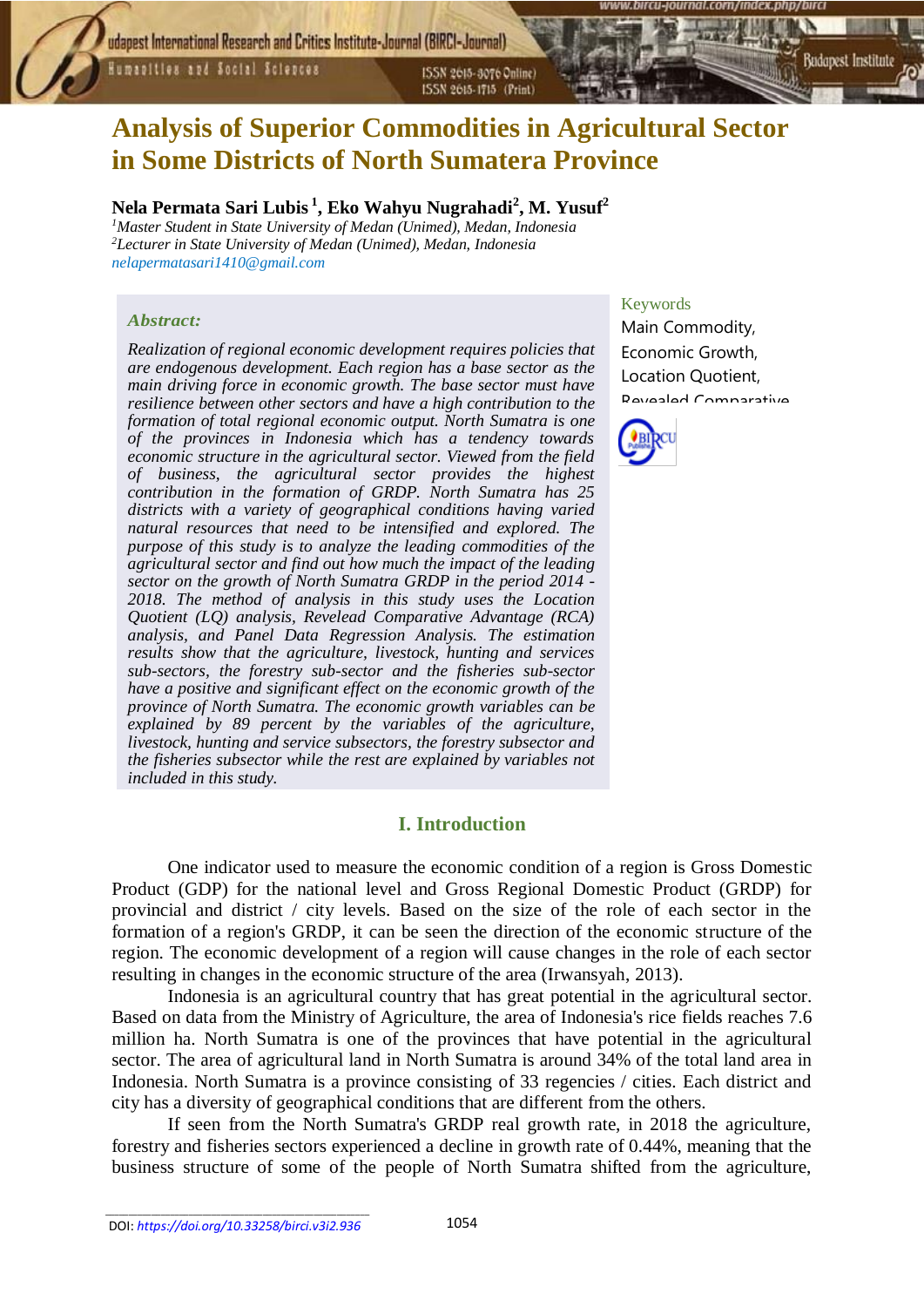forestry and fisheries to the business fields other economics. As for other business fields that experienced an increase in growth rates such as the mining and quarrying sector by 0.65%, the manufacturing industry sector increasing by 1.35%, the wholesale and retail trade sector; car and motorcycle operations increased by 0.24%, the accommodation and food and beverage providers sector increased by 0.21% and the financial services and insurance sector experienced an increase in growth rate of 1.24%. We can see more in the table below.





Sources: SUDA 2015 and SUDA 2018, BPS North Sumatra (Processed)

Agricultural development is not just a process or activity in increasing agricultural production, but a process that results in social change in terms of values, norms, behavior, people's lives and so on. In order to achieve good economic growth and improve the welfare of the community, especially in farmers (Pranoto and Moelyo 2018).

The role of the agricultural sector given to the economic development of North Sumatra is very large, so the agricultural sector must continue to be developed by the government, but on the other hand the fact that the agricultural sector has decreased is very unfortunate. This was conveyed by Arifin (2001) who explained that the main cause of the decline in the role of the agricultural sector was the growth of agricultural production which was still too based on land availability, even though there were a number of economic activities accompanied by conversion of agricultural land to other uses. Not only that, the current condition of the agricultural sector is experiencing symptoms of acceptance of output which continues to decrease because the allocation and combination of agricultural production factors used are still said to be unable to offset the decline that is happening.

The decline in the role of the agricultural sector can be controlled by policies focused on developing the agricultural sector in North Sumatra based on the concept of efficiency. Interpreting the efficiency of agricultural resource development that can be pursued by developing commodities that have a comparative advantage in biophysical aspects (location, land) and socioeconomic aspects (technological mastery, human resource capacity of infrastructure exemplified such as markets and habits of farmers in each region) (Syafa 'at, 2000). The development of this superior sector is not only the duty of the government alone, but also requires an active role and community initiative in processing local resources, both from human resources and natural resources available to create a product that has competitiveness, so that it is expected to improve the economy region and competitiveness with other regions around it (Indramayu and Mustikaningrum, 2018).

One of the opportunities in overcoming the problem of economic development is the need to sharpen development orientation based on regional potential. Each region is encouraged not only to be more able to take roles and initiatives in development planning, but also to be more observant in exploring and exploiting resources aimed at the welfare of the local people (Prawoto, 2010).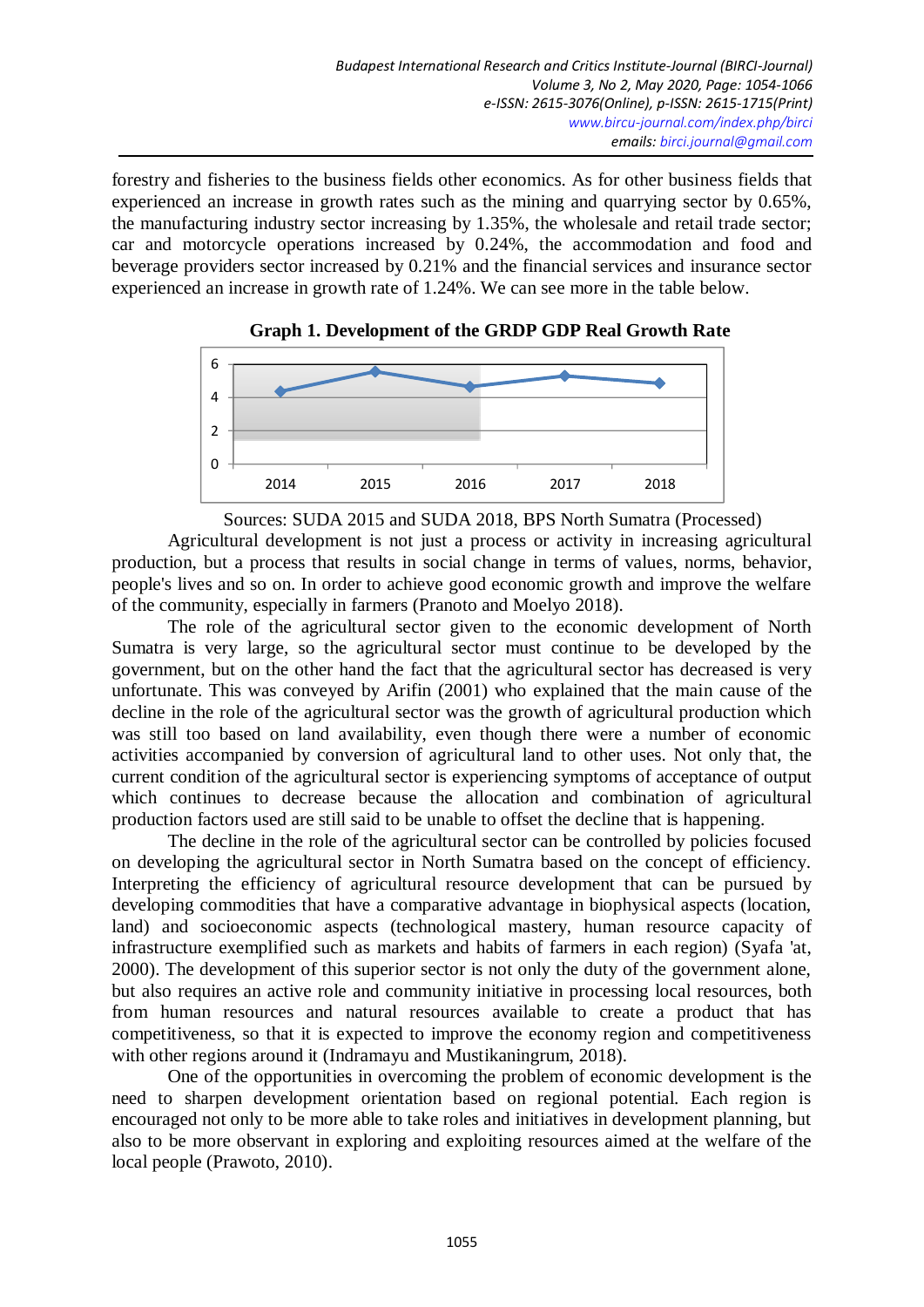Therefore, economic growth that is supported by the presence of leading commodities can be used as potential for the development of the local community. (Oktavia and Hanani,

2016). This was made clear by Taufik in (Yulianita, 2009) that leading commodities made two contributions in the form of direct effects that could make an increase in the income of regional production factors and regional income as well as for local industrial production which would generate demand that helped local industries to continue to grow .

Based on the description above, it is important to know the superior sector for planning with better and directed prospects for the development of the sector itself and be able to encourage other sectors to develop. As a developing country with favorable geographical and land conditions, it is not surprising that the agricultural sector plays an important role in economic development to achieve better economic development. This statement is supported by research conducted (Enu, 2014) with the research title "Analysis Of Agricultural Sector Of Ghana And Its Economic Impact On Economic Growth" shows that the agricultural sector is the key to economic growth and development processes in the country of Ghana and has a broad effect on variables other economies such as employment and being a supplier of raw materials in the growth and development of the industrial world.

### **II. Literature Review**

#### **2.1 The Role of the Agricultural Sector in Regional Economic Development**

Traditionally, the role of agriculture in economic development is only seen as passive and as a mere supporting element (Todaro and Smith, 2006). Based on historical theories adopted from western countries, economic development leads to structural transformation of development into modern industries and more complex services to the economy. The main function of agriculture is considered as a cheap source of labor and staples while the industrial sector is chosen as the leading sector that plays a major role in the global economic development strategy.

According to (Haris, 2018) the agricultural sector is one of the important sectors in economic development both in national and regional scope. The output of the agricultural sector contributes to various economic sectors, including food providers, feed ingredients, small, medium to large industrial raw materials, contributors to Gross Domestic Product (GDP), employment, and the main source of rural household income. The contribution of the agricultural sector to the national GDP in 2017 reached 18% with an average growth of around 9.71% in 2012 to 2016. (BPS, 2017).

The efficiency of agricultural resource development that can be achieved by developing commodities that have a comparative advantage in biophysical aspects (location, land) and socioeconomic aspects (technological mastery, infrastructure human resource capabilities are exemplified such as markets and farmers' habits in each region) (Oktavia and Hanani , 2016).

#### **2.2 Leading Sector Development as a Regional Development Strategy**

The level of regional development differs depending on the potential in each region. This has an impact on the occurrence of sectoral differences in the formation of GRDP (Gross Regional Domestic Product). The greater the contribution of the economic sector that has added value to the formation of GRDP in a region, the higher the rate of growth of regional income.

Leading commodities are commodities that have a comparative advantage in terms of supply and demand. From the supply side of superior commodities characterized by superiority in its growth in the biophysical, technological, and socio-economic conditions of farmers in a region. Meanwhile, from the demand side, leading commodities are characterized by strong demand in both domestic and international markets. (Intercession in Hendayana (2003: 1). Leading sectors also provide added value and large production, have a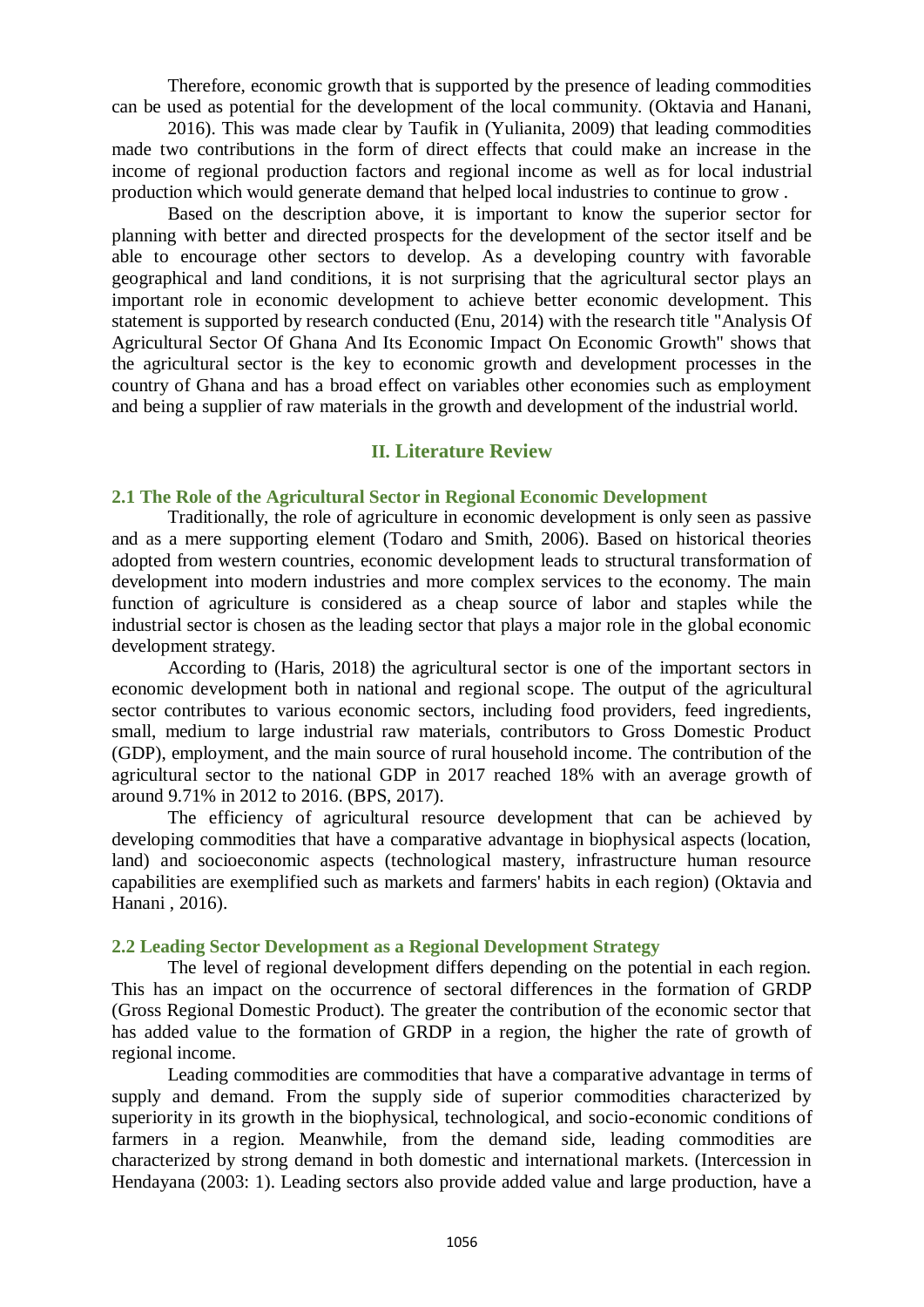large multiplier effect on other economies, and have high demand both local and export markets (Wulandari, 2010).

The understanding of leading sectors is basically associated with a form of comparison, be it international, regional or national scale comparisons. Internationally, a sector is said to be superior if the sector is able to compete with the same sector with other countries. Whereas in the national scope, a sector can be categorized as a superior sector if a sector in a certain region is able to compete with the same sector produced by other regions, both in the national or domestic market. (Bahri, 2018).

GRDP is very important information to determine output in the economic sector and see growth in a particular region (province / district / city). With the help of GRDP data, the leading sector can be determined in an area / region. Leading sector is a sector / sub-sector group that is able to encourage economic activities and create prosperity in an area mainly through production, export and job creation, so identification of leading sectors is very important especially in the context of determining priorities and planning for economic development in the region. (Bahri, 2018).

The determination of leading sectors is important as a basis for regional development planning in accordance with the current era of regional autonomy, where regions have the opportunity and authority to make policies that are in line with regional potential in order to accelerate regional economic development to increase community prosperity (Bahri, 2018)

According to Yusuf (2013: 19) there are four conditions for a particular sector to become a priority sector:

- 1. The sector must produce products that have a large enough demand, so that the growth rate develops quickly due to the effect of the demand.
- 2. Because there is a change in technology that is adopted creatively, the new production function shifts with wider capacity development.
- 3. There must be an increase in investment returns from the production results of the priority sectors, both private and government.
- 4. The sector must develop, so that it can give effect to other sectors.

By knowing the leading sectors of an area is able to provide an indication for the economy nationally and regionally. Leading sectors have greater potential and are certain to grow when compared to other economic sectors. This is due to supporting factors, namely capital accumulation, employment growth, technology advancements and investment opportunities. The creation of investment opportunities can also be done by empowering the potential of leading sectors owned by the region concerned.

#### **2.3 Revealed Comparative Advantage (RCA) Method**

One method used to determine a country's comparative advantage is the Revealed Comparative Advantage (RCA) method. The RCA method is a measurement method that was first introduced by Bella Balassa. David Ricardo's comparative advantage theory says two countries will trade if the trade provides profits for both countries. The value of profits can be seen from the country's domestic power. If a country can buy a commodity from another country at a cheaper price than self-producing and selling profitable commodities, there will be trade.

Revealed Comparative Advantage (RCA) is a number that shows the comparative advantage level of an export commodity from a certain country compared to the same commodity from all other countries in the world (Yusuf, 2012: 67).

The formula to calculate RCA is:

**Where** 

 $XiN = Value of commodity exports i from country N$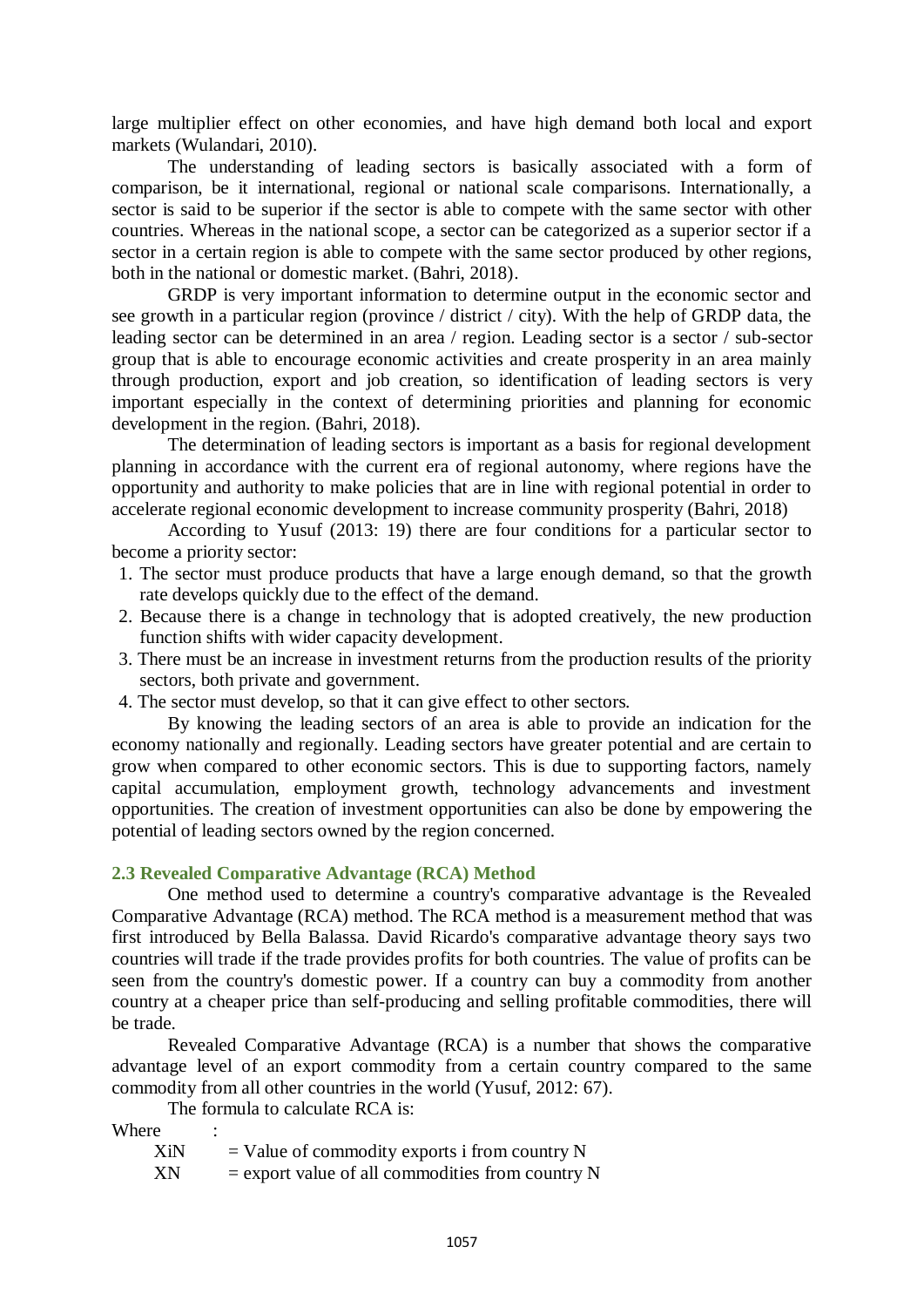$XiW = Value of commodity export I from all countries (world)$ 

 $XN = The leading value of all commodities from all countries (world)$ 

• An RCA value of <1 means that the export commodity has no comparative advantage.

•The RCA value  $= 1$  indicates that export commodities have the same comparative advantage as the average of all countries in the world.

An RCA number  $> 1$  means that export commodities have a comparative advantage that is higher than the comparative advantages of other countries.

### **III. Research Methods**

The scope of this research focuses on the discussion of leading commodities forming agriculture sector with 4 sub-sectors namely food crops, plantations, livestock and fisheries sub-sectors which can be used as priority development planning materials in 25 districts in North Sumatra province. The type of data to be analyzed in this study is quantitative, namely secondary data obtained from the Central Statistics Agency (BPS) of North Sumatra Province. The data used to be analyzed include the GRDP of PerKapita Regency and Province, the value of agricultural sector commodity production, LQ value and RCA value. Data analysis method used in this research is quantitative with panel data analysis model. To choose which model is the most appropriate for panel data processing, there are several tests that can be done with the chow test, the human test, the lagrange multiplier test. T test is used to find out how much the independent variable significantly influences the dependent variable partially (Ghozali, 2013). The F test is used to find out how much the independent variable significantly influences the dependent variable together (Ghozali, 2013). According to Gujarati and Porter (2012: 97) the magnitude of R2 is known as the coefficient of determination which is the most commonly used measure to measure the goodness offit of a regression line.

### **IV. Discussion**

#### **4.1 Research Results**

#### **a. Results of LQ Method Analysis**

LQ analysis is a comparison of the magnitude of the role of the agricultural sector between districts against the magnitude of the role of the agricultural sector in the province of North Sumatra. LO value i, meaning that the role of commodity i in regency r is greater than the role of commodity i at the level of the province of North Sumatra.

The results of the processing of LQ analysis of inter-regency agriculture sector in North Sumatra province will be elaborated as follows:

1. Agriculture, Animal Husbandry, Hunting and Agricultural Services Subsectors

Agriculture, animal husbandry, hunting and agriculture services are the leading sectors or bases in several districts in North Sumatra, namely: Nias district, Mandailing Natal, South Tapanuli, Central Tapanuli, North Tapanuli, Simalungung, Dairi, Karo, Deli Serdang, South Nias Langkat, Humbang Hasundutan, Pakpak Bharat, Serdang Bedagai and Coal. This explains that the agriculture, livestock, hunting and services sub-sectors affect North Sumatra's GRDP. The increase in the value of LQ is inseparable because North Sumatra, especially some base districts, have vast and fertile natural resources, the community is also able to utilize the available Natural Resources. More clearly can be seen in the table below.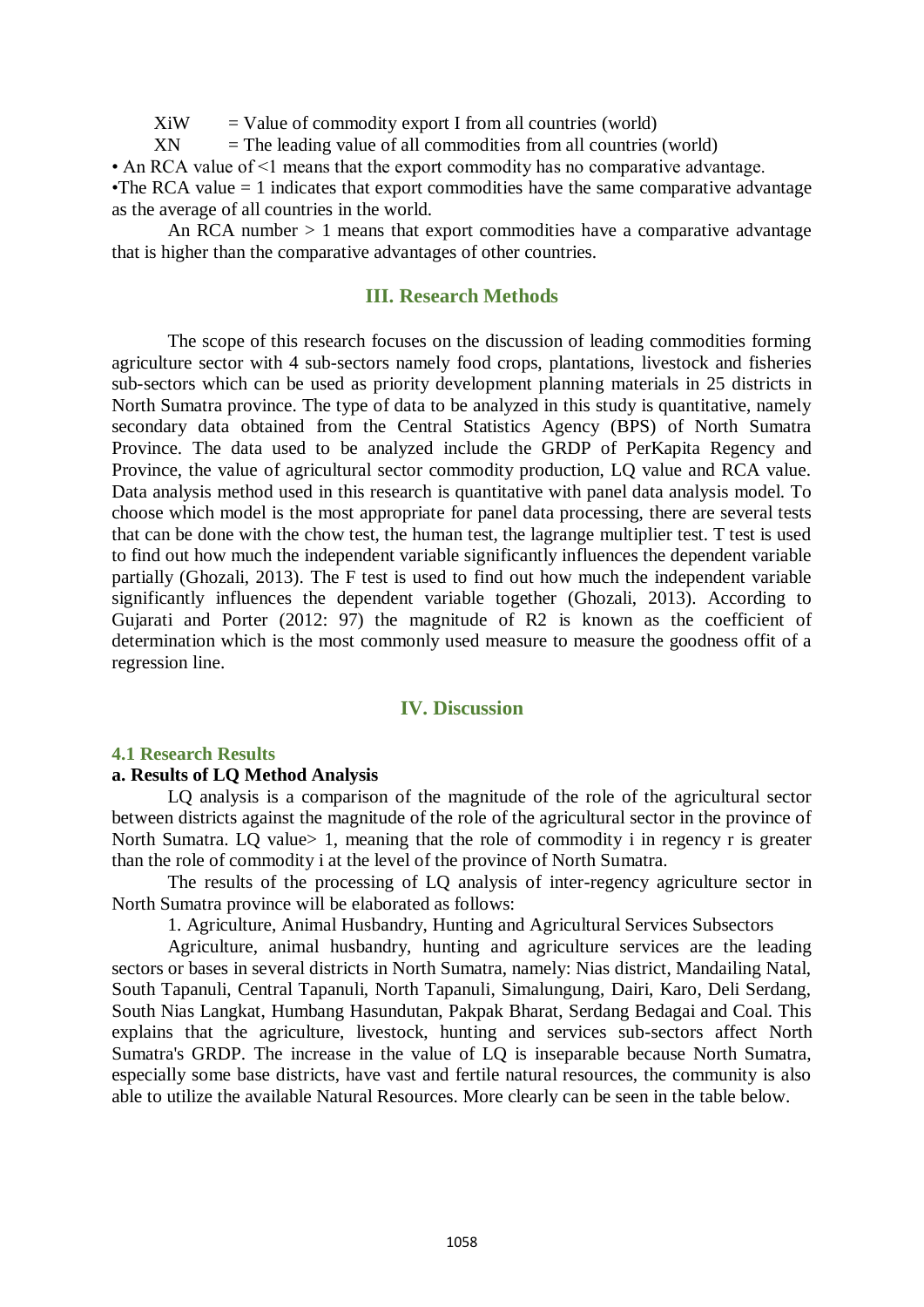|                |                         | Juliana I IV VIIIVU<br><b>Agriculture, Animal Husbandry,</b> |      |      |      |      |  |  |
|----------------|-------------------------|--------------------------------------------------------------|------|------|------|------|--|--|
| N <sub>0</sub> | <b>District</b>         | <b>Hunting Subsector and services</b>                        |      |      |      |      |  |  |
|                |                         | 2014                                                         | 2015 | 2016 | 2017 | 2018 |  |  |
| $\mathbf{1}$   | <b>Nias</b>             | 1,26                                                         | 1,50 | 1,60 | 1,09 | 1,74 |  |  |
| $\mathbf{2}$   | <b>Mandailing Natal</b> | 2,09                                                         | 2,04 | 2,08 | 2,06 | 2,02 |  |  |
| 3              | Tapanuli Selatan        | 1,25                                                         | 1,75 | 1,70 | 1,30 | 1,34 |  |  |
| $\overline{4}$ | Tapanuli Tengah         | 1,04                                                         | 1,02 | 1,05 | 1,01 | 1,08 |  |  |
| 5              | Tapanuli Utara          | 1,77                                                         | 1,45 | 1,55 | 1,98 | 2,09 |  |  |
| 6              | Toba Samosir            | 0,75                                                         | 0,63 | 0,48 | 0,76 | 0,64 |  |  |
| 7              | Labuhanbatu             | 0,42                                                         | 0,36 | 0,40 | 0,66 | 0,64 |  |  |
| 8              | Asahan                  | 0,96                                                         | 0,92 | 0,91 | 0,95 | 0,94 |  |  |
| 9              | Simalungun              | 1,79                                                         | 1,98 | 1,96 | 1,88 | 1,94 |  |  |
| 10             | Dairi                   | 1,61                                                         | 2,41 | 3,43 | 2,60 | 1,86 |  |  |
| 11             | Karo                    | 1,30                                                         | 1,48 | 1,31 | 1,86 | 1,48 |  |  |
| 12             | Deli Serdang            | 2,64                                                         | 2,33 | 2,09 | 2,88 | 2,21 |  |  |
| 13             | Langkat                 | 1,81                                                         | 1,87 | 1,90 | 1,32 | 1,05 |  |  |
| 14             | Nias Selatan            | 1,21                                                         | 1,31 | 1,29 | 1,68 | 0,53 |  |  |
| 15             | Humbang Hasundutan      | 1,23                                                         | 1,02 | 1,09 | 1,70 | 2,07 |  |  |
| 16             | Pakpak Bharat           | 1,19                                                         | 1,12 | 1,16 | 1,39 | 1,22 |  |  |
| 17             | Samosir                 | 0,78                                                         | 0,69 | 0,52 | 0,87 | 0,72 |  |  |
| 18             | Serdang Bedagai         | 2,16                                                         | 2,06 | 2,85 | 2,13 | 2,19 |  |  |
| 19             | <b>Batubara</b>         | 1,90                                                         | 1,72 | 1,12 | 1,05 | 1,87 |  |  |
| 20             | Padang Lawas Utara      | 0,54                                                         | 0,61 | 0,86 | 1,08 | 1,32 |  |  |
| 21             | Padang Lawas            | 0,32                                                         | 0,31 | 0,27 | 0,00 | 1,27 |  |  |
| 22             | Labuhanbatu Selatan     | 0,03                                                         | 0,02 | 0,03 | 0,02 | 0,04 |  |  |
| 23             | Labuhan batu Utara      | 0,28                                                         | 0,27 | 0,46 | 0,57 | 0,64 |  |  |
|                |                         | 0,16                                                         | 0,19 | 0,35 | 0,00 | 0,40 |  |  |
| 24             | Nias Utara              |                                                              |      |      |      |      |  |  |
| 25             | Nias Barat              | 0,22                                                         | 0,29 | 0,42 | 0,57 | 0,65 |  |  |

**Table 1.** LQ Agriculture, Animal Husbandry, Hunting and Inter-District Subsectors in North Sumatra Province

*Source: Processed Data*

Some districts that have this sector basis tend to be able to meet their own regional needs and make it possible to export out of the area in the subsector. This is related to the topography of the regency which has varied landforms so that it can produce diverse agricultural, livestock, hunting and service commodities.

### **1. Forestry Subsector**

In North Sumatra there are about 12 districts where the forestry sub-sector as one of the base or superior sectors consists of Mandailing Natal, South Tapanuli, Central Tapanuli, North Tapanuli, Toba Samosir, Dairi, Humbang Hasundutan, Pakpak Bharat, Samosir, Paluta, and North Nias . This shows that some of these districts are able to carry out trading / export activities of forestry commodities outside the region or other districts which are nonbase sectors. More clearly can be seen in the table below.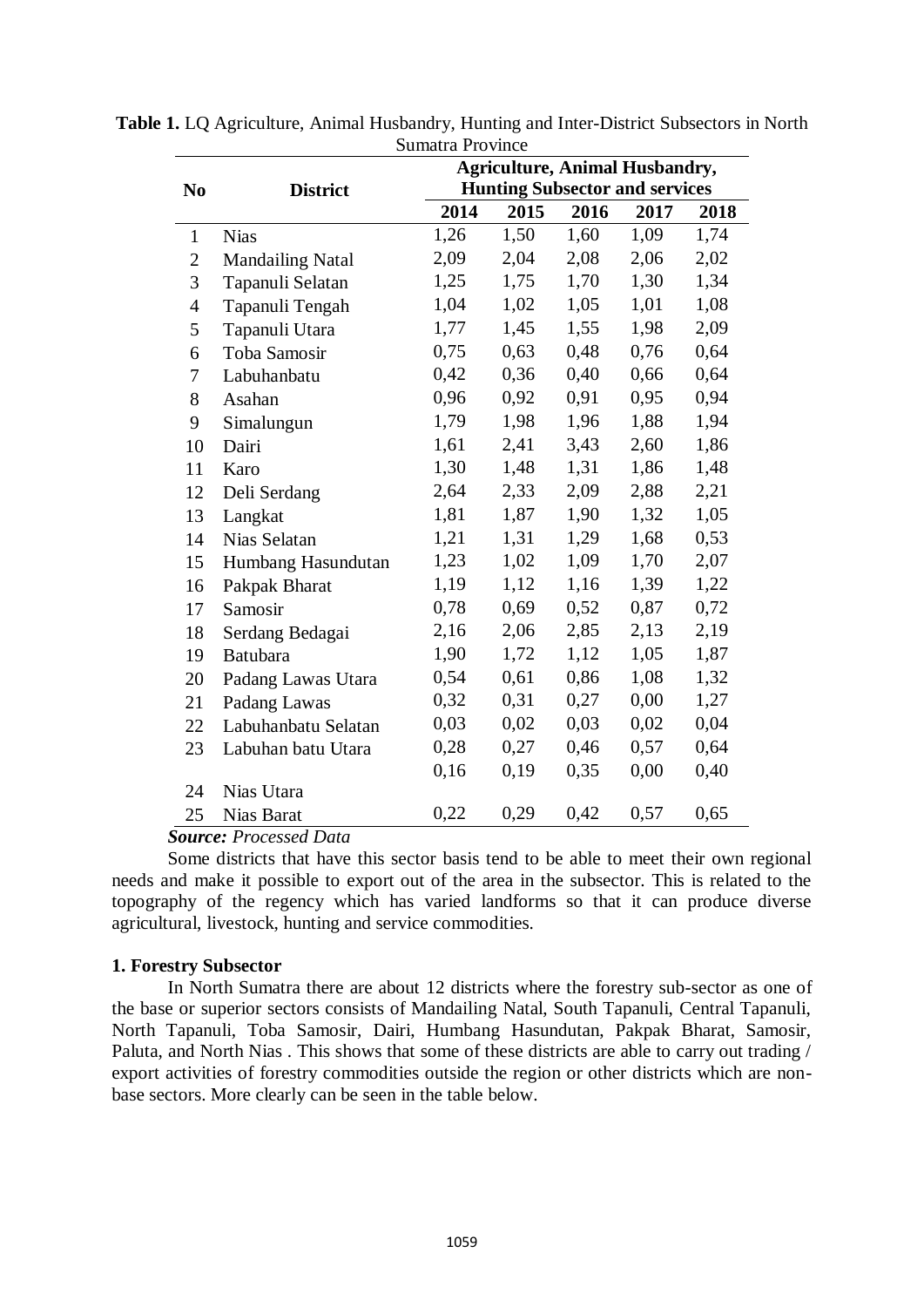| N <sub>0</sub> | <b>District</b>         | <b>Fisheries Subsector</b> |      |      |      |      |  |  |
|----------------|-------------------------|----------------------------|------|------|------|------|--|--|
|                |                         | 2014                       | 2015 | 2016 | 2017 | 2018 |  |  |
| $\mathbf{1}$   | <b>Nias</b>             | 1,16                       | 1,07 | 1,08 | 1,06 | 1,08 |  |  |
| $\overline{c}$ | <b>Mandailing Natal</b> | 1,72                       | 1,47 | 1,52 | 1,35 | 1,39 |  |  |
| 3              | Tapanuli Selatan        | 0,23                       | 0,01 | 0,02 | 0,03 | 0,05 |  |  |
| $\overline{4}$ | Tapanuli Tengah         | 2,77                       | 2,79 | 2,34 | 2,46 | 2,44 |  |  |
| 5              | Tapanuli Utara          | 0,17                       | 0,15 | 0,06 | 0,04 | 0,07 |  |  |
| 6              | Toba Samosir            | 1,78                       | 1,01 | 1,06 | 1,04 | 1,05 |  |  |
| 7              | Labuhanbatu             | 1,44                       | 1,01 | 1,13 | 1,06 | 1,08 |  |  |
| 8              | Asahan                  | 1,26                       | 1,11 | 1,49 | 1,51 | 1,29 |  |  |
| 9              | Simalungun              | 2,48                       | 2,39 | 2,19 | 2,18 | 2,66 |  |  |
| 10             | Dairi                   | 0,06                       | 0,06 | 0,02 | 0,01 | 0,07 |  |  |
| 11             | Karo                    | 0,17                       | 0,04 | 0,01 | 0,03 | 0,04 |  |  |
| 12             | Deli Serdang            | 1,96                       | 1,82 | 1,31 | 1,24 | 1,27 |  |  |
| 13             | Langkat                 | 0,96                       | 0,77 | 0,27 | 0,37 | 0,38 |  |  |
| 14             | Nias Selatan            | 1,86                       | 1,22 | 1,46 | 1,33 | 1,36 |  |  |
| 15             | Humbang Hasundutan      | 0,27                       | 0,23 | 0,06 | 0,05 | 0,06 |  |  |
| 16             | Pakpak Bharat           | 0,03                       | 0,66 | 0,56 | 0,64 | 0,60 |  |  |
| 17             | Samosir                 | 2,14                       | 2,04 | 2,05 | 2,44 | 2,39 |  |  |
| 18             | Serdang Bedagai         | 1,17                       | 1,99 | 1,77 | 1,59 | 1,39 |  |  |
| 19             | <b>Batubara</b>         | 1,09                       | 1,73 | 1,06 | 1,46 | 1,53 |  |  |
| 20             | Padang Lawas Utara      | 0,17                       | 0,14 | 0,06 | 0,04 | 0,06 |  |  |
| 21             | Padang Lawas            | 0,03                       | 0,05 | 0,04 | 0,02 | 0,07 |  |  |
| 22             | Labuhanbatu Selatan     | 0,19                       | 0,11 | 0,12 | 0,12 | 0,22 |  |  |
| 23             | Labuhanbatu Utara       | 0,45                       | 0,41 | 0,42 | 0,40 | 0,44 |  |  |
| 24             | Nias Utara              | 1,67                       | 1,11 | 1,08 | 1,84 | 1,94 |  |  |
| 25             | Nias Barat              | 0,06                       | 0,07 | 0,03 | 0,84 | 0,02 |  |  |

**Table 2.** LQ Value of Inter-Regency Fisheries Subsector in North Sumatra Province

*Source: Data process*

## **b. Results of RCA Method Analysis**

The RCA (Revealed Comparative Advantage) method is an index that measures the export performance of a commodity from a country by evaluating the role of exports of a commodity in the country's total exports, compared to the share of these commodities in world trade (Kuncoro, 2008).

| <b>Table 3.</b> RCA Calculation Results for the Agriculture, Livestock, Hunting, and Inter-District |  |
|-----------------------------------------------------------------------------------------------------|--|
| <b>Subsector Services in North Sumatra Province</b>                                                 |  |

| No             | <b>District</b>         | <b>Agriculture, Animal Husbandry,</b><br><b>Hunting and Services Subsector</b> |      |      |      |      |  |
|----------------|-------------------------|--------------------------------------------------------------------------------|------|------|------|------|--|
|                |                         | 2014                                                                           | 2015 | 2016 | 2017 | 2018 |  |
|                | <b>Nias</b>             | 0,88                                                                           | 0,89 | 0.88 | 0.89 | 0,87 |  |
| 2              | <b>Mandailing Natal</b> | 0,89                                                                           | 0,84 | 0,88 | 0,87 | 0,89 |  |
| 3              | Tapanuli Selatan        | 1,34                                                                           | 1,34 | 1,36 | 1.35 | 1,36 |  |
| $\overline{4}$ | Tapanuli Tengah         | 1,08                                                                           | 1,07 | 1,08 | 1,08 | 1,07 |  |
| 5              | Tapanuli Utara          | 0.77                                                                           | 0,78 | 0,78 | 0.76 | 0,77 |  |
| 6              | Simalungun              | 1.79                                                                           | 1,78 | 1,76 | 1.78 | 1,74 |  |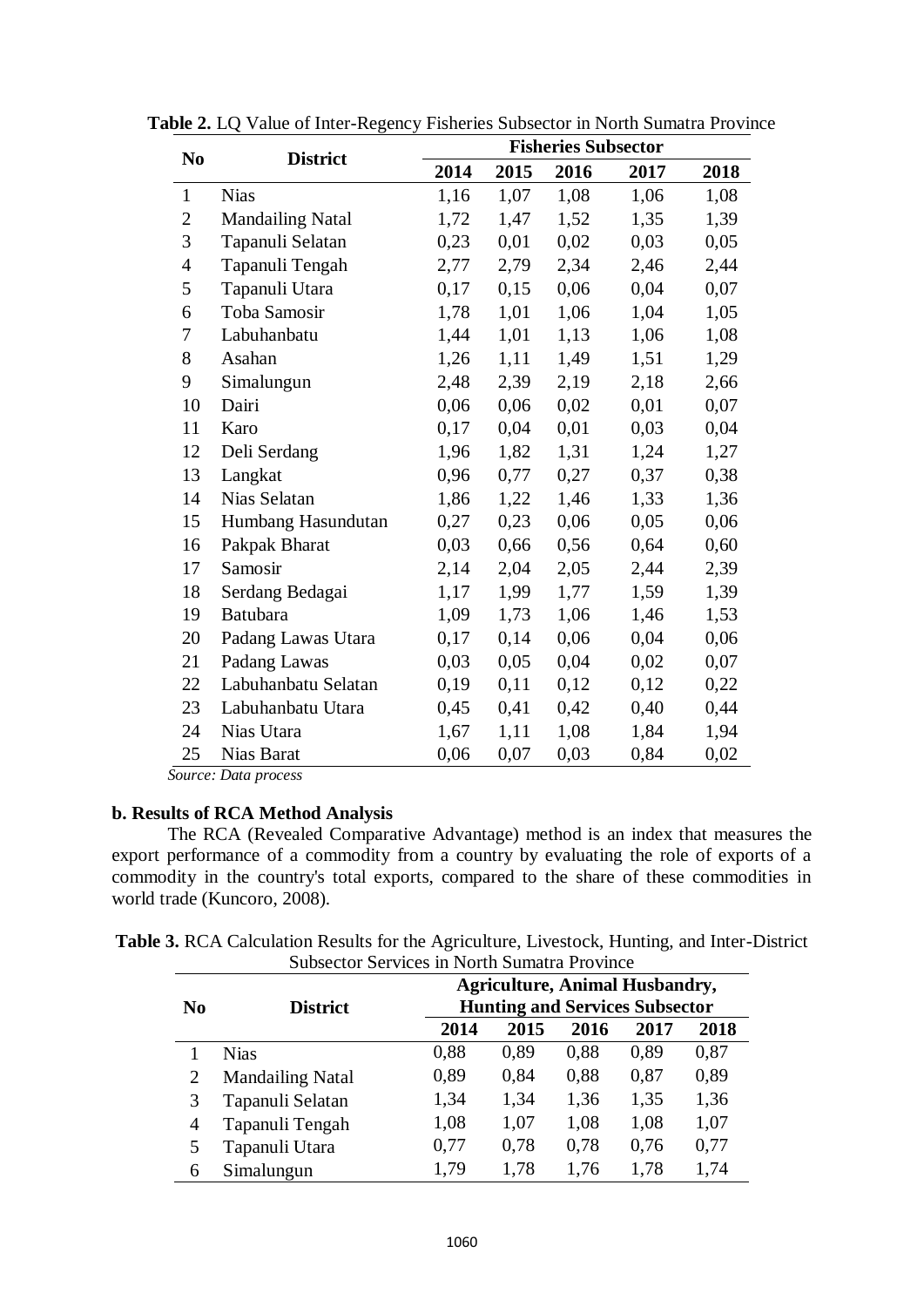| N <sub>0</sub> | <b>District</b>    | <b>Agriculture, Animal Husbandry,</b><br><b>Hunting and Services Subsector</b> |      |      |      |      |  |
|----------------|--------------------|--------------------------------------------------------------------------------|------|------|------|------|--|
|                |                    | 2014                                                                           | 2015 | 2016 | 2017 | 2018 |  |
| 7              | Dairi              | 1,73                                                                           | 1,72 | 1,73 | 1,71 | 1,72 |  |
| 8              | Karo               | 1,30                                                                           | 1,38 | 1,31 | 1,36 | 1,38 |  |
| 9              | Deli Serdang       | 1,64                                                                           | 1,65 | 1,64 | 1,67 | 1,66 |  |
| 10             | Langkat            | 0,91                                                                           | 0,97 | 0,90 | 0,92 | 0,92 |  |
| 11             | Nias Selatan       | 0,82                                                                           | 0,83 | 0,89 | 0,88 | 0,83 |  |
| 12             | Humbang Hasundutan | 1,23                                                                           | 1,22 | 1,29 | 1,28 | 1,29 |  |
| 13             | Pakpak Bharat      | 0,19                                                                           | 0,12 | 0,16 | 0,17 | 0,18 |  |
| 14             | Serdang Bedagai    | 1,19                                                                           | 1,18 | 1,18 | 1,19 | 1,19 |  |
| 15             | <b>Batubara</b>    | 0,89                                                                           | 0,88 | 0,89 | 0,85 | 0,86 |  |

**Source:** Processed Data

The table above shows the results that there are several where the agriculture, animal husbandry, hunting and service subsectors are basic/ competitive commodities and are competitive, including the districts of South Tapanuli, Central Tapanuli, Simalungun, Dairi, Karo, Deli Serdang, Langkat and South Nias.

|                | <b>District</b>         |      | <b>Forestry Subsector</b> |      |      |      |  |  |
|----------------|-------------------------|------|---------------------------|------|------|------|--|--|
| N <sub>0</sub> |                         | 2014 | 2015                      | 2016 | 2017 | 2018 |  |  |
| 1              | <b>Mandailing Natal</b> | 1,32 | 1,33                      | 1,34 | 1,33 | 1,33 |  |  |
| $\overline{2}$ | Tapanuli Selatan        | 1,68 | 1,64                      | 1,68 | 1,69 | 1,67 |  |  |
| 3              | Tapanuli Tengah         | 1,53 | 1,54                      | 1,52 | 1,55 | 1,55 |  |  |
| 4              | Tapanuli Utara          | 0,89 | 0,88                      | 0,88 | 0,89 | 0,89 |  |  |
| 5              | Toba Samosir            | 0,17 | 0.18                      | 0.17 | 0.19 | 0,18 |  |  |
| 6              | Dairi                   | 0,78 | 0,79                      | 0,77 | 0,78 | 0,78 |  |  |
| 7              | Humbang Hasundutan      | 1,28 | 1,28                      | 1,27 | 1,28 | 1,29 |  |  |
| 8              | Pakpak Bharat           | 1,53 | 1,55                      | 1,52 | 1,54 | 1,51 |  |  |
| 9              | Samosir                 | 1,86 | 1,87                      | 1,86 | 1,84 | 1,84 |  |  |
| 10             | Padang Lawas Utara      | 0,87 | 0,88                      | 0.87 | 0.86 | 0,87 |  |  |
| 11             | Padang Lawas            | 1,16 | 1,18                      | 1,19 | 1,19 | 1,19 |  |  |
| 12             | Nias Utara              | 0,18 | 0,17                      | 0,19 | 0,18 | 0,17 |  |  |

**Table 4.** Inter-District Forestry Subsector RCA Calculation Results in North Sumatra Province

*Source: Processed Data*

The table above shows the results that there are several where the forestry sub-sector as a commodity / superior and competitive include Mandailing Natal, South Tapanuli, Central Tapanuli, Humbang Hasundutan, Pakpak Bharat, Samosir, North Padang Lawas, Padang Lawas, and North Nias.

**Table 5.** Results of Calculation of Inter-Regency Fisheries Subsector RCA in North Sumatra Province

| N <sub>0</sub> |                         | <b>Fisheries Subsector</b> |      |      |      |      |  |  |
|----------------|-------------------------|----------------------------|------|------|------|------|--|--|
|                | <b>District</b>         | 2014                       | 2015 | 2016 | 2017 | 2018 |  |  |
|                | <b>Nias</b>             | 0.66                       | 0.67 | 0.68 | 0.66 | 0,68 |  |  |
|                | <b>Mandailing Natal</b> | 1.39                       | 1,38 | 1,38 | 1,37 | 1,38 |  |  |
|                | Tapanuli Tengah         | $\Gamma/T$                 | 1.79 | 1.78 |      | 1,78 |  |  |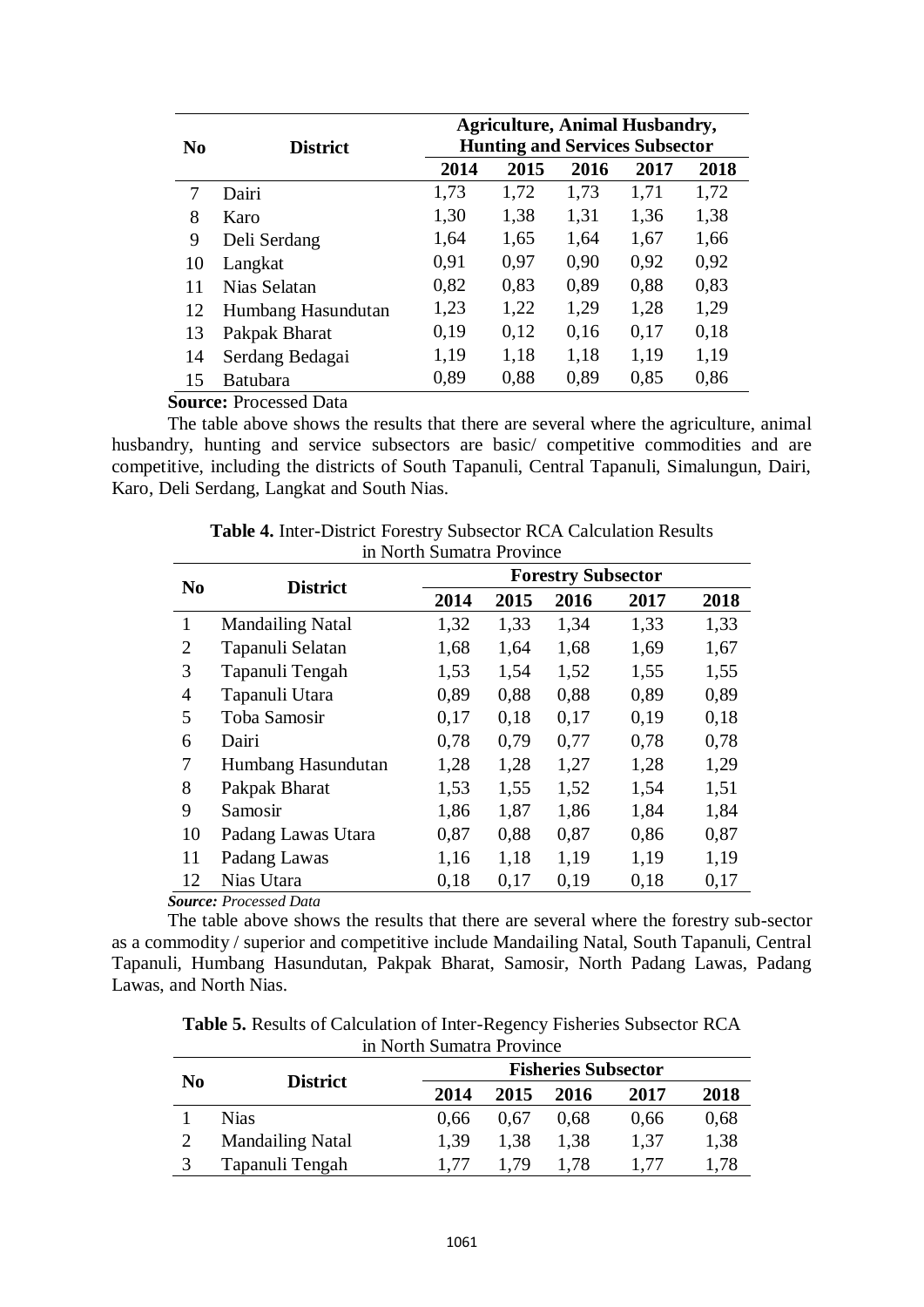| N <sub>0</sub> | <b>District</b> |      | <b>Fisheries Subsector</b> |      |      |      |  |  |
|----------------|-----------------|------|----------------------------|------|------|------|--|--|
|                |                 | 2014 | 2015                       | 2016 | 2017 | 2018 |  |  |
| $\overline{4}$ | Toba Samosir    | 1,68 | 1,67                       | 1,66 | 1,67 | 1,68 |  |  |
| 5              | Labuhanbatu     | 0,88 | 0,89                       | 0,89 | 0,87 | 0,88 |  |  |
| 6              | Asahan          | 1,26 | 1,25                       | 1,26 | 1,27 | 1,28 |  |  |
| 7              | Simalungun      | 1,88 | 1,89                       | 1,89 | 1,88 | 1,86 |  |  |
| 8              | Deli Serdang    | 1,82 | 1,82                       | 1,83 | 1,84 | 1,85 |  |  |
| 9              | Nias Selatan    | 0,77 | 0,78                       | 0,75 | 0,76 | 0,77 |  |  |
| 10             | Samosir         | 1,14 | 1,15                       | 1,16 | 1,17 | 1,18 |  |  |
| 11             | Serdang Bedagai | 1,18 | 1,19                       | 1,17 | 1,18 | 1,19 |  |  |
| 12             | <b>Batubara</b> | 0,79 | 0,78                       | 0,78 | 0,77 | 0,79 |  |  |
| 13             | Nias Utara      | 1,17 | 1,18                       | 1,18 | 1,18 | 1,19 |  |  |

*Source: Processed Data*

The table above shows the results that for some where the fisheries sub-sector as a commodity / superior and competitive include Nias district, Mandailing Natal, Central Tapanuli, Toba Samosir, Labuhan Batu, Asahan, Simalungun, Deli Serdang, South Nias, Samosir, Serdang Bedagai, Coal, and North Nias.

#### **4.2 Results of Data Analysis Models**

#### **a. Classical Assumption Test Results**

#### **1. Normality Test**

Normality test is a test to see whether the residual value is normally distributed or not. A good regression model is to have a normally distributed residual value. Normality test is done by comparing the probability value of JB (Jarque-Bera) count with an Alpha level of 0.05 (5%). From the results of the normality test it is known that the value of prob. JB of  $0.203$  = 0.05, thus it is said that the model used has residuals that are normally distributed.

### **2. Multicollinearity Test**

Multicollinearity test aims to test whether there is a high correlation between independent variables in an regression model (Widarjono, 2013). According to Gujarati, 2018 that the limit of the correlation between independent variables is not to be more than an absolute sign of 0.8. Multicollinearity test results showed all correlation coefficients were below 0.8. Based on these results we can conclude that there is no multicollinearity because the correlation coefficient between independent variables under the conditions of multicollinearity is equal to 0.8.

### **3. Heterokedasticity Test**

The decision whether or not heterokedasticity occurs in the linear regression model by looking at prob. F-Statistics. If the value is greater than alpha 0.05% (5%), heterokedasticity does not occur and vice versa. Heterokedastisitas test results indicate there is a probability value of each variable> 0.05. Then there is no heterokedasticity in the model.

### **4. Autocorrelation Test**

An autocorrelation test was performed to see the value of the Durbn Watson Stat. In the Durbin Watson table the significance level = 0.05, with the total value of  $n = 25$  and the number of independent variables  $k = 1$  there is a value of  $dL = 1.6592$  and  $dU = 1.7574$ . The Durbin Watson calculation results show that H0 is accepted, meaning that there is no autocorrelation based on the Durbin-Watson value obtained with a 5% significance value of 1.954632.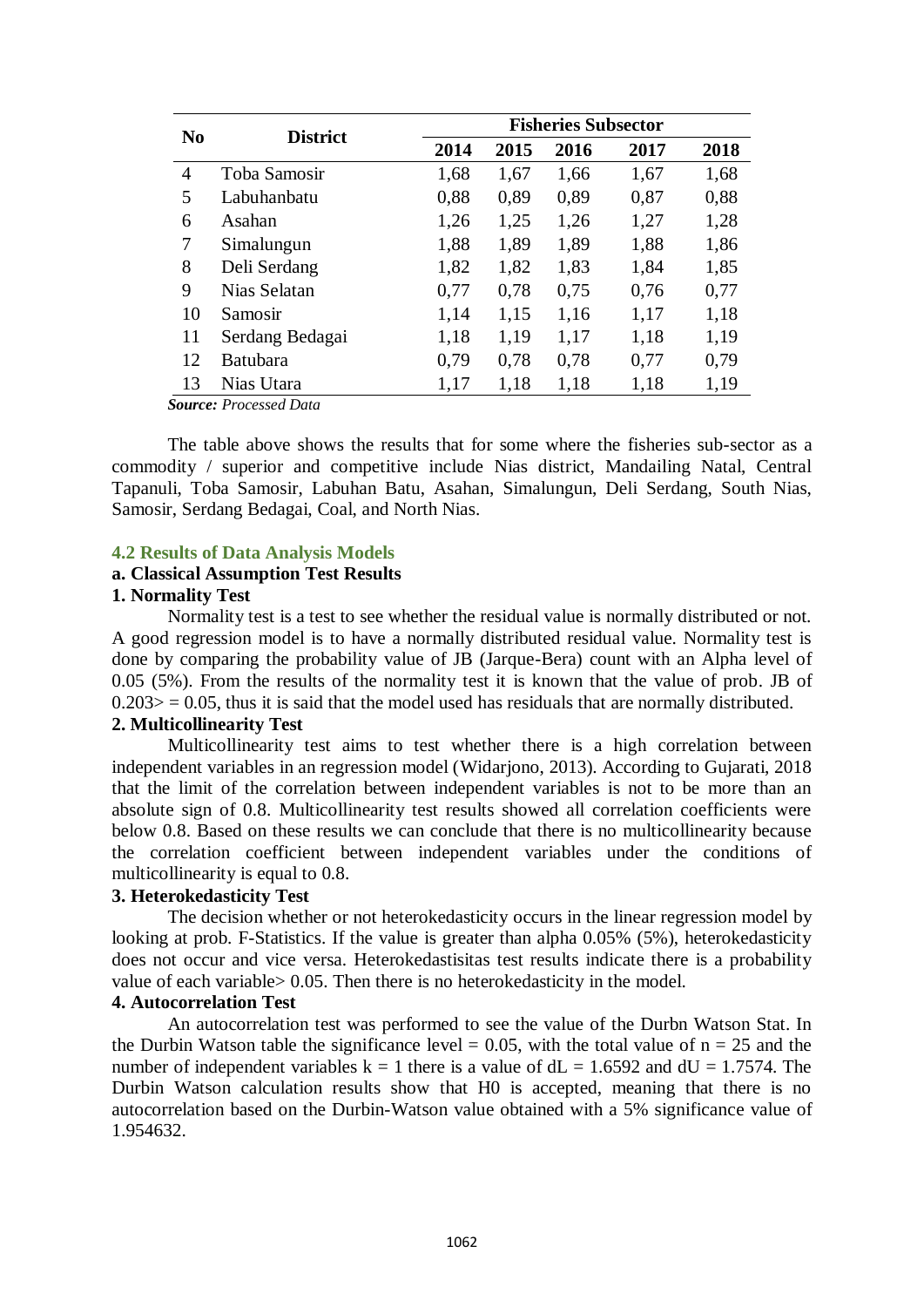#### **b. Results of Data Analysis Techniques**

In panel data processing it is necessary to analyze the selection of the most appropriate model, which is between Common Effect, Fixed Effect and Random Effect models. There are several ways of testing that can be done to select the three estimation models, namely:

### **1. Chow Test**

Chow Test is used to determine the selection of the right model used between the Common Effect or Fixed Effect, with the hypothesis H0 means the Common Effect Estimation and Hi means the Fixed Eject Estimation. The calculation results obtained that the value of Prob. Cross Section F of  $0.0000 < 0.05$  so it can be concluded that H0 is rejected and H1 is accepted, meaning that Fixed Effect is more appropriate to be used in the estimation model.

### **2. Hausman Test**

Hausman test is used to determine the model that will be used between the Fixed Effect Model or Random Effect Model with the hypothesis test H0 means Random Effect Model Estimation and H1 means Fixed Effect Model Estimation. The calculation results obtained a probability value (Prob.) Cross-Section random of 0.0035 whose value  $\leq 0.05$  so that it can be concluded that the chosen model is the Fixed Effect Model (H0 ditolak is rejected and H1 is accepted).

#### **4.3 Interpretation of Analysis Results**

Based on the results of the Chow and Hausman test it was concluded that the right model was used to estimate the data of this study with the Fixed Effect Model. This model assumes that differences between individuals (Cross Section) can be accommodated from differences in different intercepts indicating that the area is different from other regions. Based on the results of the Fixed Effect Model test can be written models of equation functions in this study, namely:

 $Y$ it = 6,055155 + 1,478361SUB1it + 0.043550SUB2it + 0.082362SUB 2it +  $\varepsilon$ it Information :

 $Y =$  Regional income per capita i period t

Sub 1 = Subsector of Agriculture, Animal Husbandry, Hunting, and Agricultural Services area i period t

Sub  $2 =$  Regional Forestry Subsector i period t

Sub  $3 =$  Regional Fisheries Subsector i period t

From the estimation results of the OLS model above, it can be seen that if the independent variables (agriculture, livestock, hunting and service subsector, forestry subsector, and fisheries subsector) are constant then the value of Economic Growth is 6.055155 percent.

Agriculture, animal husbandry, hunting and service subsectors have a positive effect on GDP per capita with a coefficient value of 1.478361 and a significant value with a probability value of 0.0003 <0.05. This positive direction shows that the higher the value of the agriculture, animal husbandry, hunting and service subsectors, the higher the value of economic growth in North Sumatra Province. Other interpretations show that if the agriculture, livestock, hunting and services subsectors increase by one percent and it is assumed that the forestry and fisheries subsectors are constant then economic growth will increase by 1,478361 percent.

These results are consistent with the research hypothesis and in reality that the agriculture, livestock, hunting and service subsectors in reality have the greatest contribution to the North Sumatra GRDP. The results of the previous LQ analysis also showed that the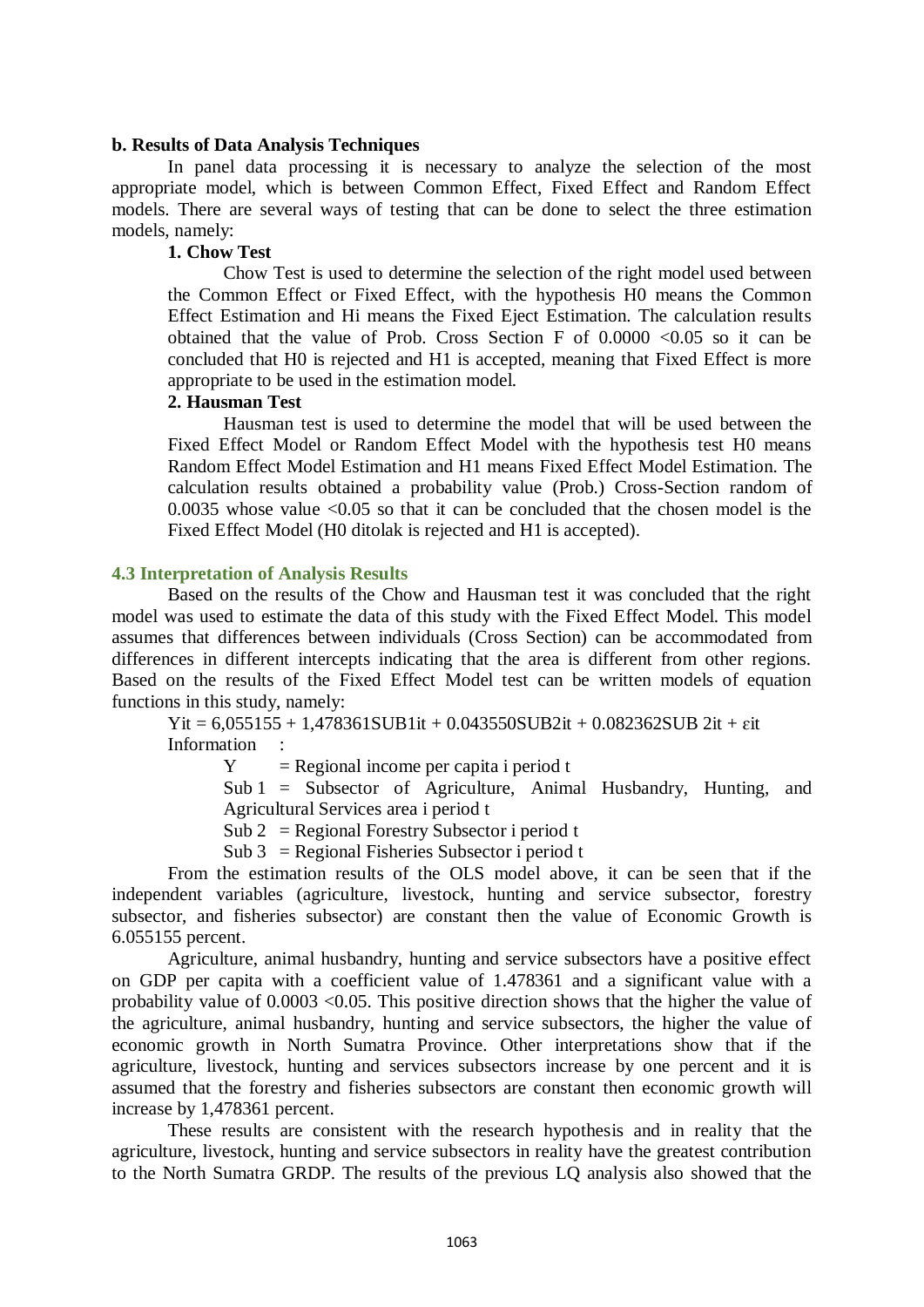average LQ value of the agriculture, livestock, hunting and service subsectors of 1.026> 1 indicates that this subsector is the superior or base subsector in North Sumatra.

The forestry subsector has a positive effect on GDP per capita with a coefficient value of 0.043550 with a probability value of 0.0300 <0.05. This positive direction shows that the more the value of the forestry subsector increases, the more the value of economic growth increases. If the value of the forestry sub-sector increases by one percent assuming the agriculture, livestock, hunting and services and fisheries sub-sectors are constant, the economic growth will grow by 0.043550 percent. The estimation results are in accordance with the research hypothesis.

Fisheries subsector has a positive effect on North Sumatra per capita GRDP with a coefficient value of 0.082362 and a significant value with a probability value of 0.0477  $\leq 0.05$ . This positive direction shows that the more the value of the fisheries subsector increases, the higher the value of North Sumatra's economic growth. If the value of the fisheries subsector increases by one percent assuming the agriculture, livestock, hunting and services subsector and the forestry subsector are constant, then economic growth will grow by 0.082362 percent. The estimation results are in accordance with the research hypothesis. However, if viewed from the LQ analysis shows a decrease in the value of LQ from 2014 to 2018. There are several things that are suspected to be the cause of the decline in the fisheries subsector to the North Sumatra GRDP, such as the structure of the fisheries business is still dominated by small scale businesses, still limited capture capacity lack of technological mastery causing almost every fisherman to still use traditional methods in catching fish, the lack of business capital sources and the still lack of response from the government especially the local government to socialize how the method of developing and structuring the fisheries sector. This of course should be one of the concerns for local governments to re-increase and develop regional potential sources and maintain the value of fishery excellence in North Sumatra.

The priority of economic development in the agricultural sector must be focused on the superior subsector. The magnitude of the effect of this sub-sector needs to be accompanied by efforts to increase economic activity in order to increase the added value of excess production in the agricultural sector, especially in the agricultural, livestock, hunting and service subsectors. The production of this derivative needs to be developed in the processing industry sector so that it is expected to absorb more labor and greater economic opportunities. The success of development in the agricultural sector will affect other sectors and can absorb labor and increase community income in an effort to reduce unemployment in North Sumatra.

Analysis of the determination of the base sector (superior) and determination of competitiveness is needed as a basis in development planning and allocating the right budget in North Sumatra so that the policies made by the regional government can be right on target to move the existing agricultural sectors and subsectors.

#### **4.4 Hypothesis Test Results**

Testing this hypothesis aims to determine whether the hypothesis that has been set is accepted or rejected statistically.

#### **a. T-Statistics Test**

To find out how much the value of the independent variable significantly or not partially tied to the variable, the T-Statistic Test was used. To test the effect of the independent variable on the dependent variable a hypothesis can be made:

 $H0 =$  partially has no significant effect on the dependent variable

 $H1$  = partially significant effect on the dependent variable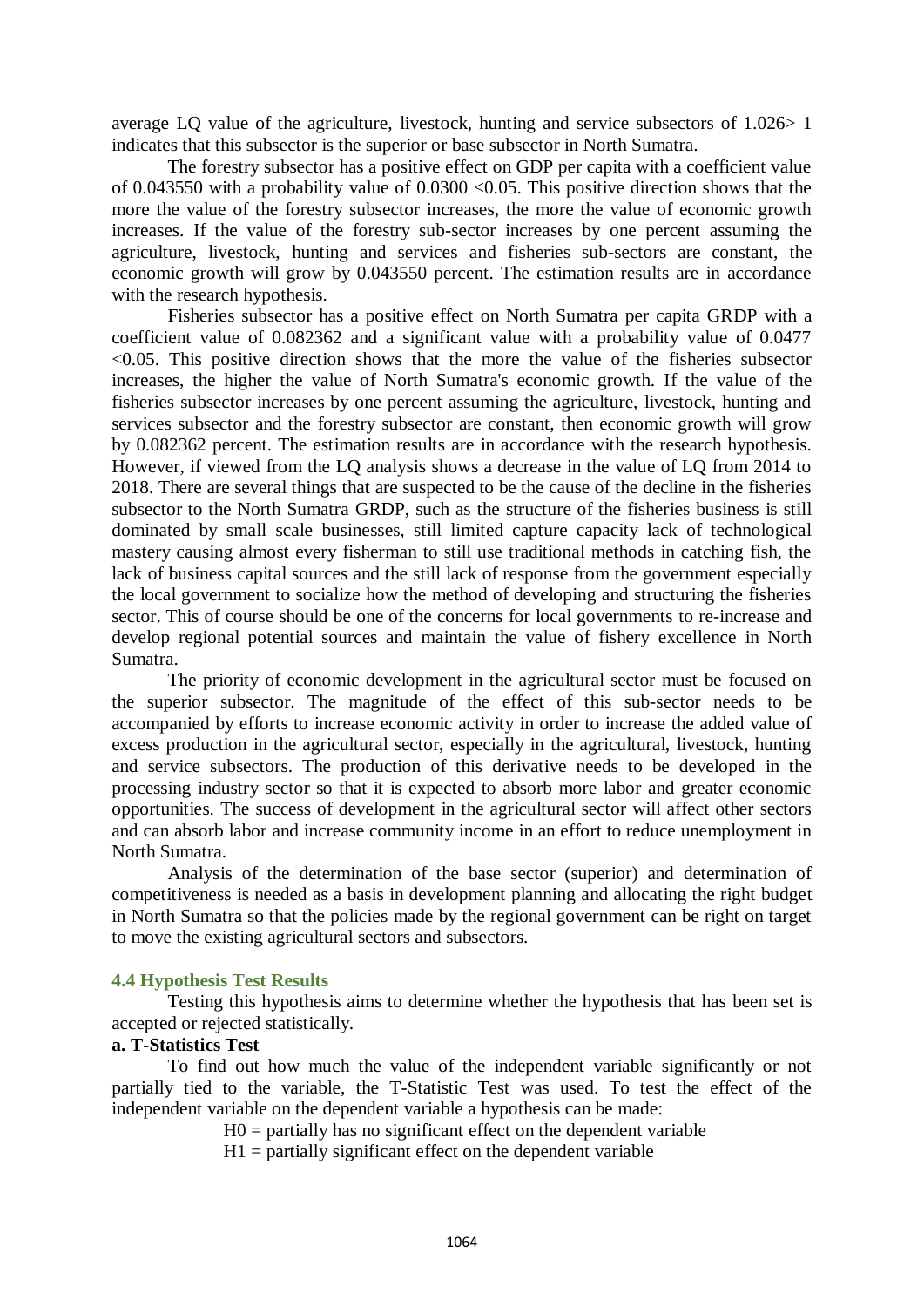T-Statistic Test results show the probability value of subsector  $1$  (0.0003 <0.05), probability value of subsector  $2(0.0300 \le 0.05)$ , and probability value of subsector  $3(0.0477)$  $\leq$ 0.05). Based on the hypothesis determined, H0 is rejected and H1 is accepted with a t-value <0.05, then the independent variables in this study are the agriculture, livestock, hunting and services subsector, forestry subsector, fisheries subsector, which significantly influence North Sumatra's GRDP.

#### **b. F-Statistics Test**

To find out how much the independent variable significantly or not influences the dependent variable together, the F-Statistic Test is used. To test this effect a hypothesis can be made:

 $H0 =$  simultaneous no significant effect on the dependent variable

 $H1 =$  simultaneous significant effect on the dependent variable

The test results show from the results of data processing obtained F-Statistics value of 702,353 with a prob value.  $0.0000 \le 0.05$  so H0 is rejected and H1 is accepted. It can be concluded that the agriculture, livestock, hunting and services subsector, forestry subsector, and fisheries subsector have a significant effect of 702,353 on the GRDP in North Sumatra Province in the 2014-2018 period.

### **c. Determination Coefficient Test Results (R2)**

The coefficient of determination R2 is used to show how much the influence of the independent variables together can provide an explanation of the dependent variable where the value of the coefficient of determination (R2) is between 0 to 1 ( $0 \leq R2 \leq 1$ ). The smaller R2 near zero means the smaller the effect of the independent variable on the dependent variable. Conversely, if R2 gets closer to one, it shows the stronger influence of independent variables on the dependent variable.

Based on the results of panel data regression analysis obtained information that the coefficient of determination of 0.89. This means that 89 percent of economic growth in the 25 districts of North Sumatra in 2014-2018 can be explained by the variables of the agriculture, livestock, hunting and services subsector, forestry subsector and fisheries subsector. While the remaining 11 percent is explained by other variables not examined in this study.

### **Conclusion**

Based on the results of the analysis that has been carried out on the analysis of competitive commodities that are competitive between districts in North Sumatra, the following conclusions are obtained:

- 1. Based on the results of the LQ (Location Quetient) analysis, it shows that the agriculture, animal husbandry, hunting and service subsectors are the basic subsector  $(LQ> 1)$  in North Sumatra province including Mandailing Natal, South Tapanuli, North Tapanuli, Simalungung, Dairi, Karo, Deli Serdang, South Nias, Humbang Hasundutan, Pakpak Bharat, Serdang Bedagai, and Coal. The forestry sub-sector is one of the base or leading sectors in several districts, namely Mandailing Natal, South Tapanuli, Central Tapanuli, North Tapanuli, Toba Samosir, Dairi, Humbang Hasundutan, Pakpak Bharat, Samosir, Paluta, and North Nias. As for the fisheries sub-sector there are several districts as the base sector, namely Nias, Mandaling Natal, Central Tapanuli, Toba Samosir, Labuhanbatu, Asahan, Simalungun, Deli Serdang, South Nias, Samosir, Serdang Bedagai, and Coal.
- 2. Based on the panel data regression estimation results obtained that the agriculture, livestock, hunting and services subsector, forestry subsector and fisheries subsector have a positive and significant effect on the economic growth of the province of North Sumatra